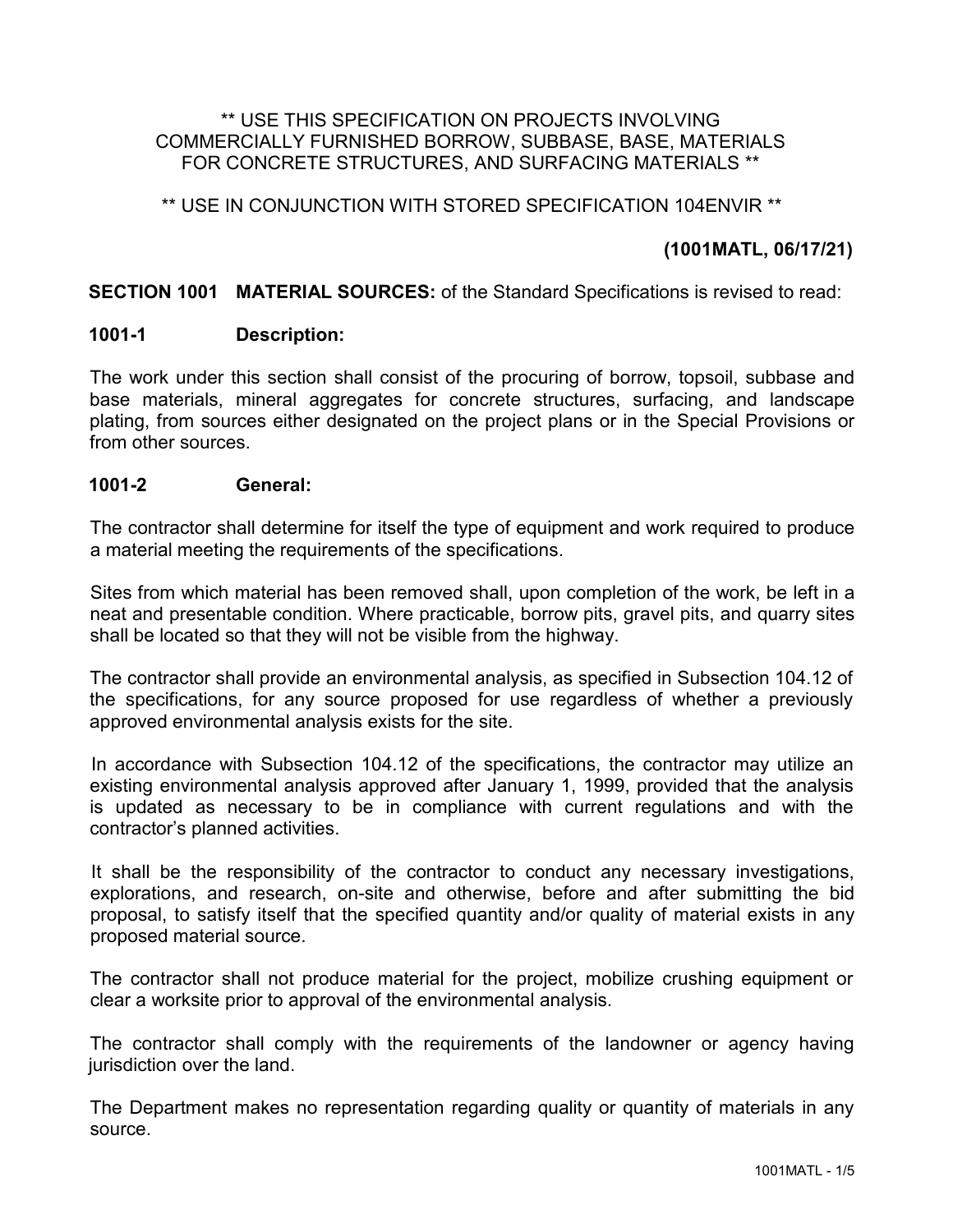## **1001-2.01 Information Available:**

The Department maintains a listing of materials sources for which a completed environmental analysis is available and the landowner has allowed the source to be placed on the list. Further information on material sources is available at [https://azdot.gov/business/environmental-planning/material-source-guidance.](https://azdot.gov/business/environmental-planning/material-source-guidance)

## **1001-2.02 Material Sources in Floodplains**

Any development of a material source that is determined to be in a flood plain must meet the requirements of the appropriate local, state, and federal agencies, including as applicable, the U.S. Army Corps of Engineers, Section 404 of the Clean Water Act, ADEQ or Tribal 401 Water Quality Certification, and the National or Arizona Pollutant Discharge Elimination System (NPDES/AZPDES).

If the contractor wishes to procure a material source within a floodplain, the contractor or material supplier shall submit a Floodplain Use Permit application to the appropriate floodplain management agency. The contractor shall submit to the Department documentation that the Floodplain Use Permit for the material source was approved and signed by the appropriate agency's Floodplain Administrator. The contractor or material supplier shall comply with all the requirements of the Floodplain Use Permit, including renewal of the Permit as needed or required.

The Department will require an engineering report if the material source is situated in the 100 year floodplain of any stream or watercourse, and located within one mile upstream and two miles downstream of any highway structure or surfaced roadway crossing. The engineering report shall be prepared by a professional engineer with expertise in hydrology, hydraulics, river mechanics, and fluvial geomorphology. The engineering report shall address the effects of the potential for structural damages following a 100 year flood event.

All other permits required to obtain a material source shall be furnished to the Department upon request.

Surplus material from agency administered flood control management projects may be used as borrow material only if the contractor submits written evidence to the Engineer that the flood control agency project was fully designed and funded.

Material sources in floodplains located on Native American Tribal Lands will be considered for use on an individual analysis. The analysis shall include a review of applicable land use plans, floodplain management plans, environmental plans, applicable laws and regulations pertaining to Native American Tribal Lands, and an engineering analysis of the effects on any highway facility or structure. The contractor shall obtain from the Bureau of Indian Affairs (BIA) and the Native American Tribal Council all permits, licenses, and approvals for the Department to review.

### **1001-2.03 Protection and Restoration:**

1001MATL - 2/5 The contractor shall comply with the requirements of Subsections 107.11 and 107.12 of the specifications for protecting and restoring the material source. The contractor shall assume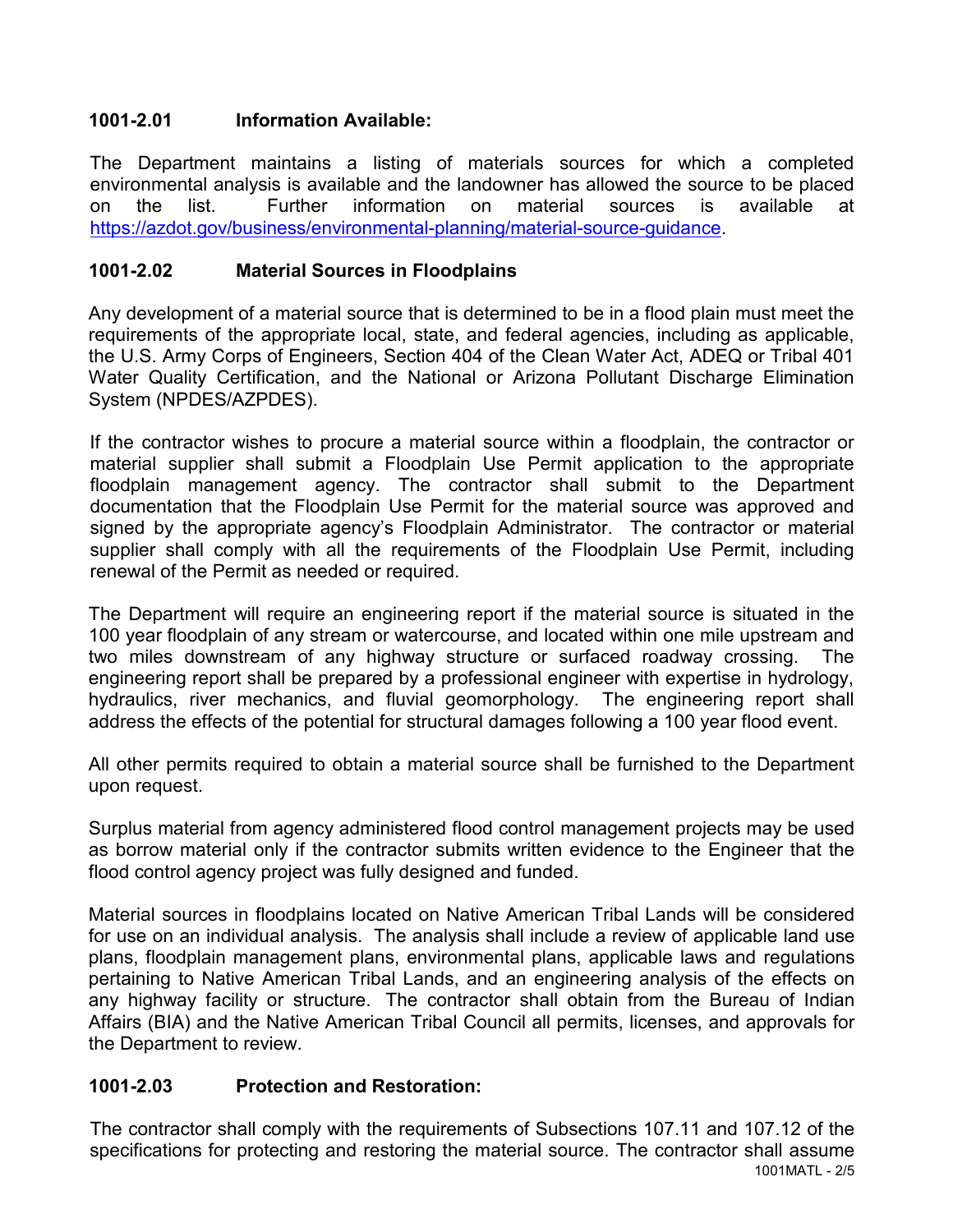full responsibility to protect and rehabilitate the material source to the satisfaction of the Department and in compliance with the requirements of the Federal Land Management Agency (FLMA) having jurisdiction or by the owner of the material source.

## **1001-3 Proposed Source:**

## **1001-3.01 Approval Requirements:**

#### **(A) General:**

The contractor shall notify the Engineer prior to or at the preconstruction conference as to the source that it proposes to use.

The contractor acknowledges that all the conditions set forth in this subsection shall be met prior to the source being approved for use.

Other than sampling and testing, the requirements of this subsection shall be completed prior to initiation of any activities that disturb the existing conditions at the proposed source.

Regulatory changes, specification changes, or other reasons may preclude the approval of a materials source. The contractor acknowledges that the Department may refuse to approve a material source even if the Department had approved the source for other projects.

### **(B) Specific Conditions for Approval:**

The use of a source will require written approval by the Engineer. No approval will be given until the contractor has complied with the following conditions:

- (1) The contractor has submitted an environmental analysis, as specified in Subsection 104.12 of the specifications, of the source proposed for use and the Department has reviewed the analysis and satisfied itself that the use of such source will not have an adverse social, economic or environmental impact. The requirements of Subsection 1001-3.01 of the specifications shall be completed prior to initiation of any activities that disturb the existing conditions at the proposed source.
- (2) The contractor has furnished the Engineer with evidence that he has secured the rights to the source, including ingress and egress.

### **(C) Historical and Cultural Resources:**

The archaeological survey report of the proposed material source shall be prepared by the contractor's archaeological consultant and shall conform to the requirements of Subsection 104.12 of the specifications.

1001MATL - 3/5 In the event that prehistoric or historic structures and prehistoric or historic artifacts are encountered during any activity related to the construction of the material source, the contractor shall immediately cease operations within a 50 foot radius of the discovery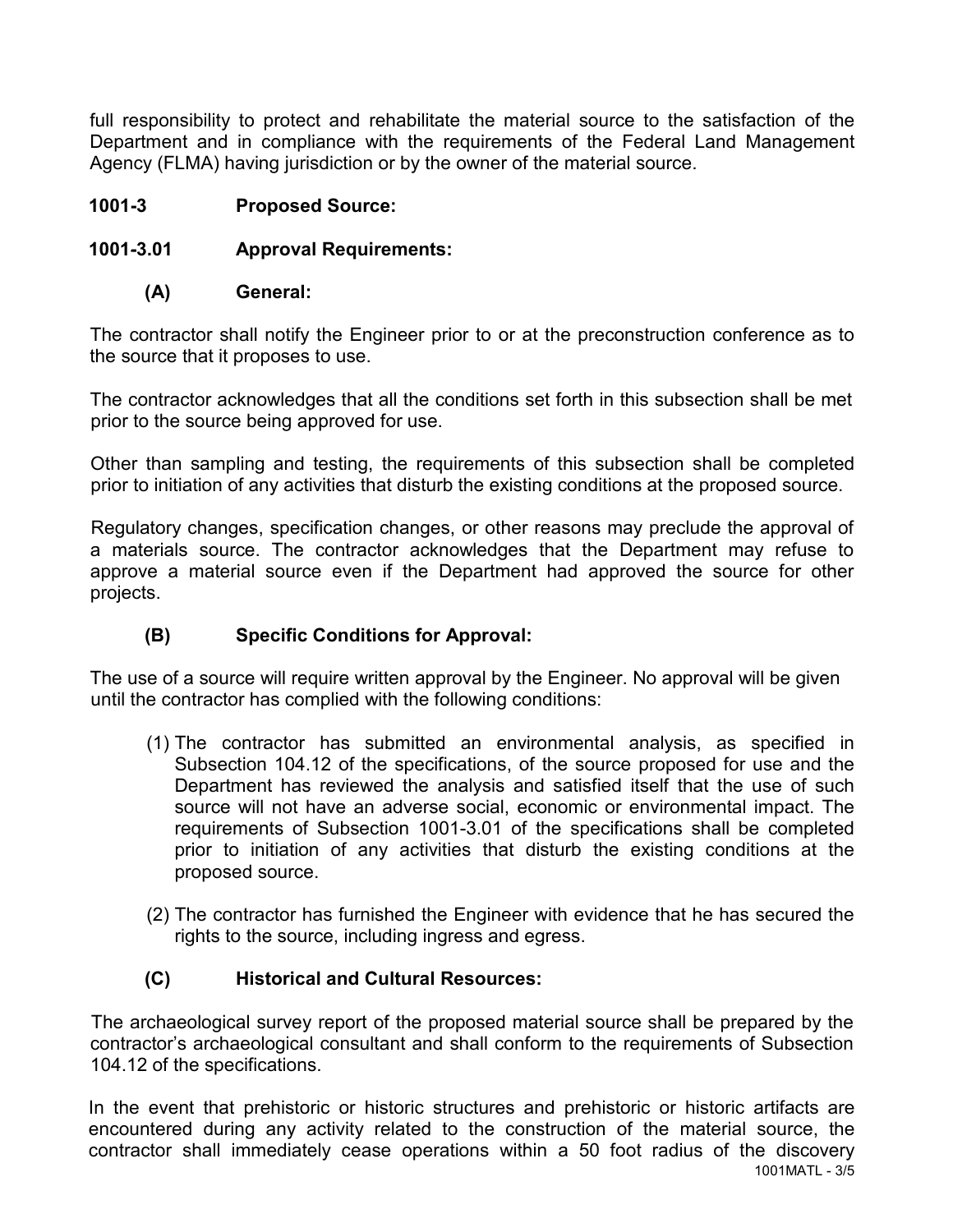location and notify the Engineer. In the event that an unmarked human burial and/or funerary remains are encountered during any activity related to the construction of the material source, the contractor shall immediately cease operations within a 100 foot radius of the discovery location and notify the Engineer. The Engineer will contact the Environmental Planning – Historic Preservation Team so that appropriate notification of the discovery is made per state and federal regulations.

After notifying the Engineer, the contractor shall, within good faith, secure the area and take all reasonable measures to protect the historical and cultural resources. No activity shall resume unless authorized by the Engineer. The Engineer will not authorize resumption of any activity until receiving confirmation from the Environmental Planning – Historic Preservation Team that the contractor may commence work.

If the Department determines that the proposed use will have major adverse impact on cultural or historic resources, the Department will not allow the use of the source.

# **(D) Permit from Navajo Nation:**

For projects located on the Navajo Reservation, the Navajo Nation has adopted a permitting system for any sources, regardless of whether on or off the Navajo reservation, which are to supply material for projects located within its boundaries. No material source will be approved until the contractor submits a copy of the permit from the Navajo Nation allowing materials from the proposed source to be used on the project. For information concerning the permit, the contractor shall contact the Navajo Nation Historic Preservation Office.

# **(E) Bureau of Land Management Material Sources:**

If the contractor elects to pursue the use of material sources on BLM land under Title 30 Code of Federal Regulations, it is at the contractor's sole risk, and the Department bears no responsibility for any delays or costs associated with the request to use material sources on BLM Land.

The Department will not request or pursue any "free-use permit" under Title 23 Code of Federal Regulations or any other arrangement with BLM on this project.

# **1001-4 Special Access within Right Of Way:**

The contractor may submit a request to the District Engineer to approve special access to a controlled access highway if special access is not shown on the project plans.

The request by the contractor shall be accompanied by an environmental analysis and by documents which specify the point(s) of access, the acquisition of right of way, the manner in which access will be attained, the traffic control plan, and crossovers, along with all other appropriate data which will allow the District Engineer to evaluate its request. If the request is approved, a supplemental agreement shall be entered into.

All costs associated with the special access requested by the contractor shall be borne by the contractor, including, but not limited to, cattle guards, fences, gates and restoration work.